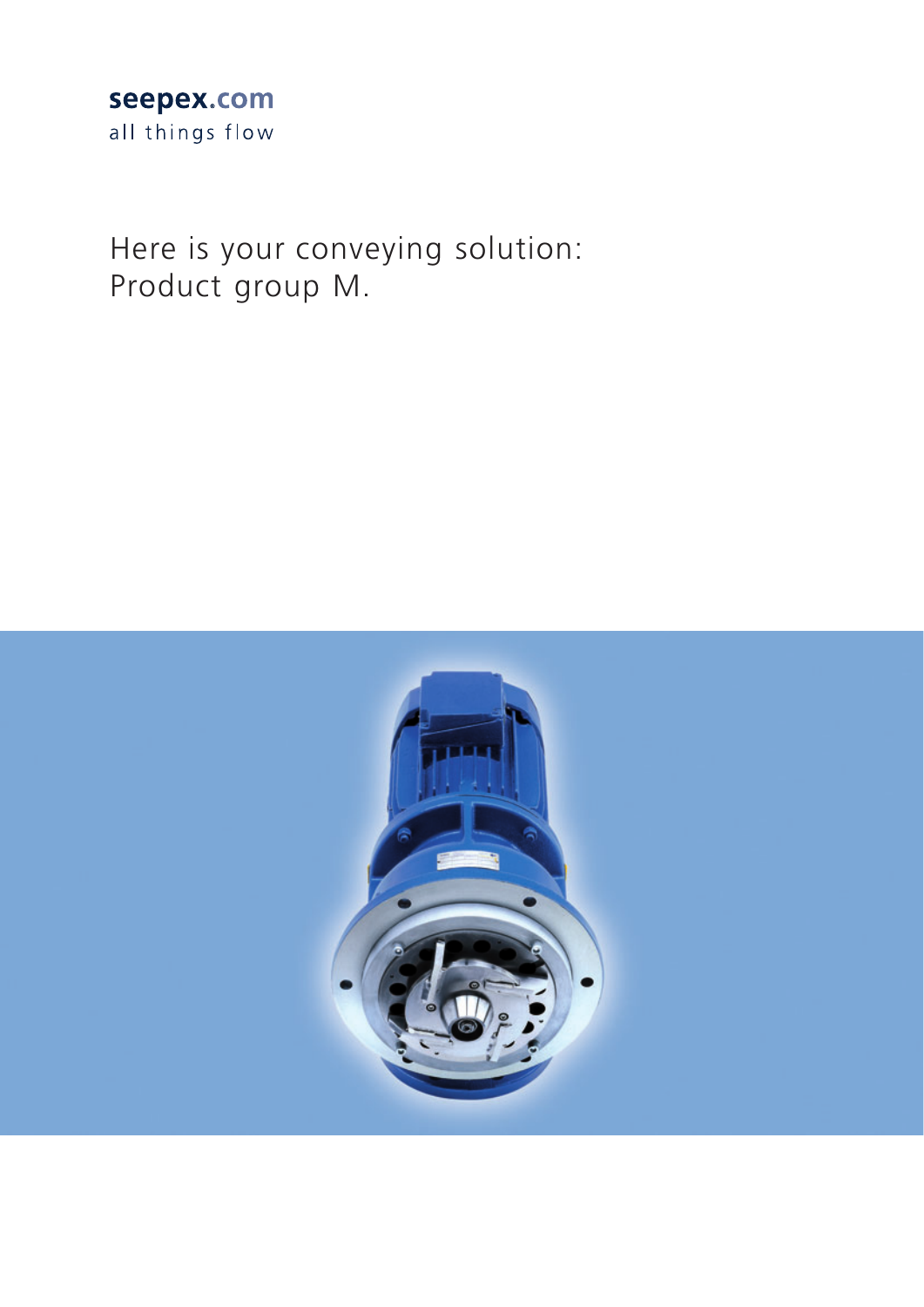# M – Macerators

In addition to industrial and municipal wastewater applications, seepex macerators are used in a variety of industries. They grind almost all solid and fibrous components in the conveying medium. They increase reliability and life of both seepex pumps and process devices like centrifuges and belt filter presses.

The degree of reduction can vary depending on flow rate, output speed and shear plate design. These parameters can be adapted to suit individual applications. Product group M consists of two ranges, each with two sizes for flow rates up to 150 m3 /h (660 GPM).

seepex macerators and seepex product group N pumps can be mounted on a common base plate, thus operating as a compact unit.

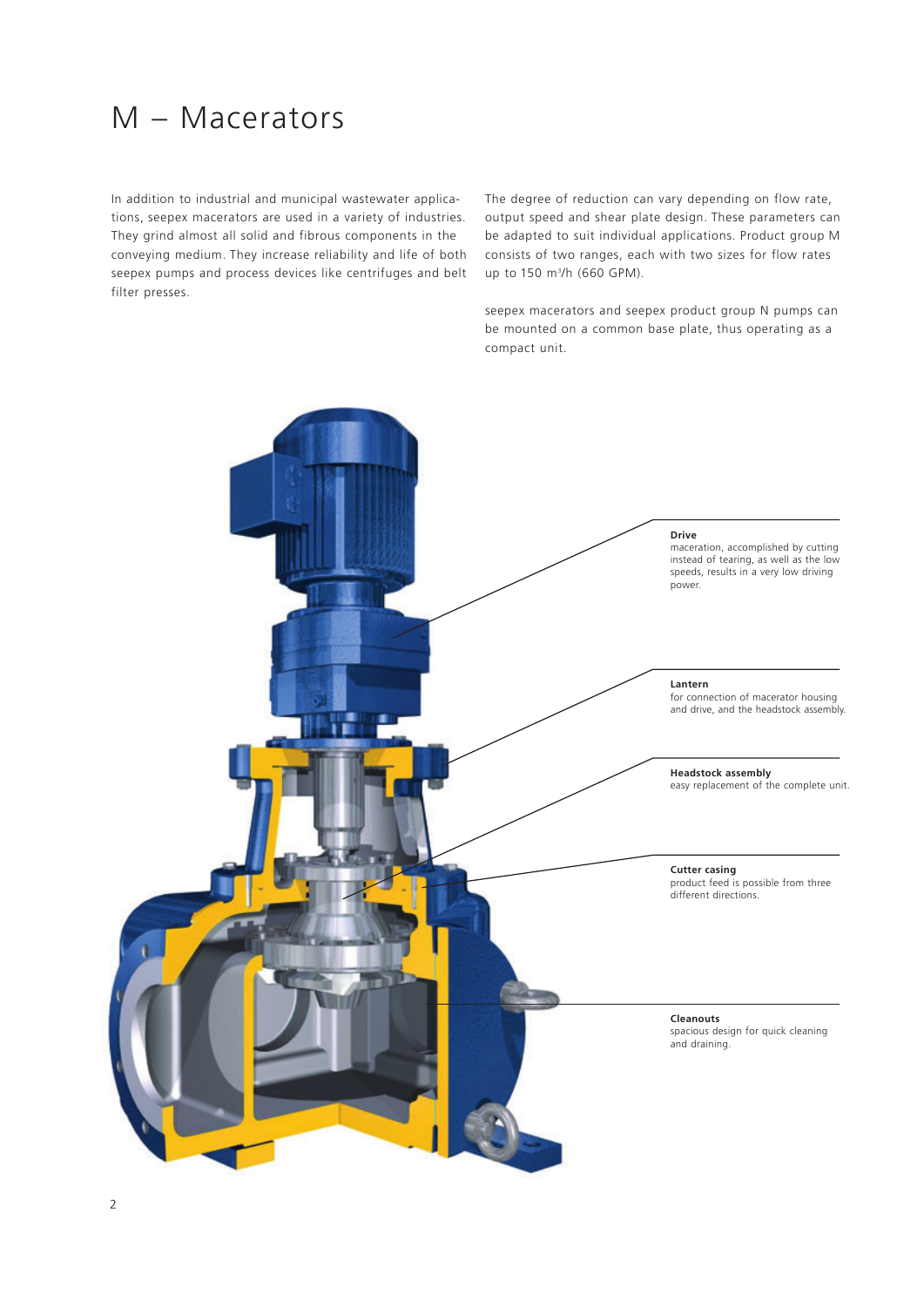# Replaceable headstock assembly

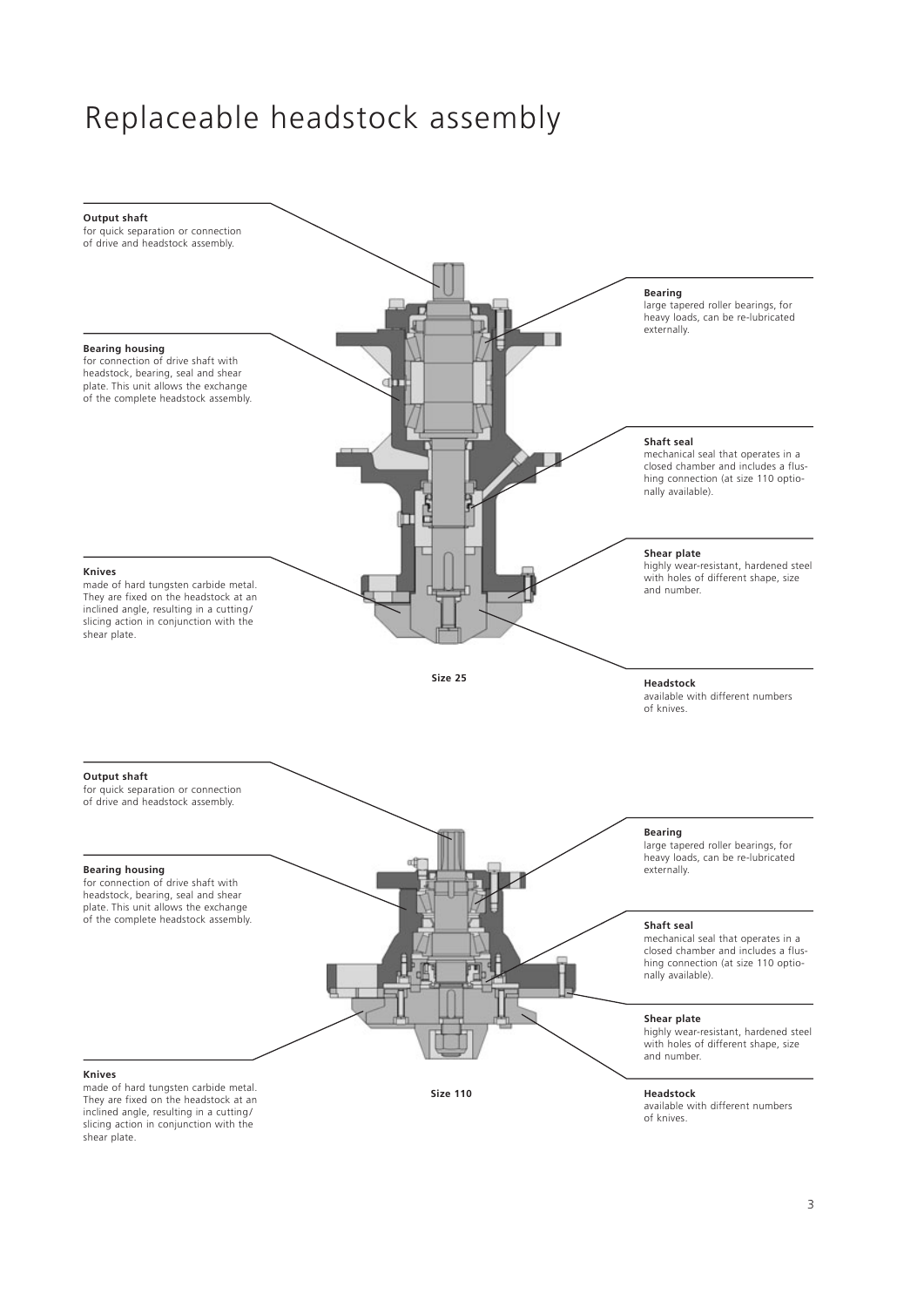### Why macerators?

Because they are used in applications such as agriculture, construction, dyeing and varnishing industry, environmental technology, food and beverage industry, fish industry, galvanic, mining, petrochemicals, pulp and paper industry, shipbuilding, sugar industry and supply and waste disposal industry.

#### **Features**

- **•** Longer service life and increase of operational safety of downstream equipment
- **•** Lower power requirements than other macerating methods due to the unique cutting principle
- **•** Controlled maceration by using shear plates with holes of different sizes and variable drive speeds
- **•** Service-friendly with simple replacement of the complete cartridge-style headstock
- **•** An optional integrated heavy solids separation unit
- > Flow rate: up to 150 m3 /h (660 GPM)

### Driving power

The driving power indicated for sizes 25 and 110 refers to sludges with a DS content of 5%. For higher solids contents, the maximum flow rate must be reduced and the driving power has to be increased. Driving power for other applications must be advised upon individual request.

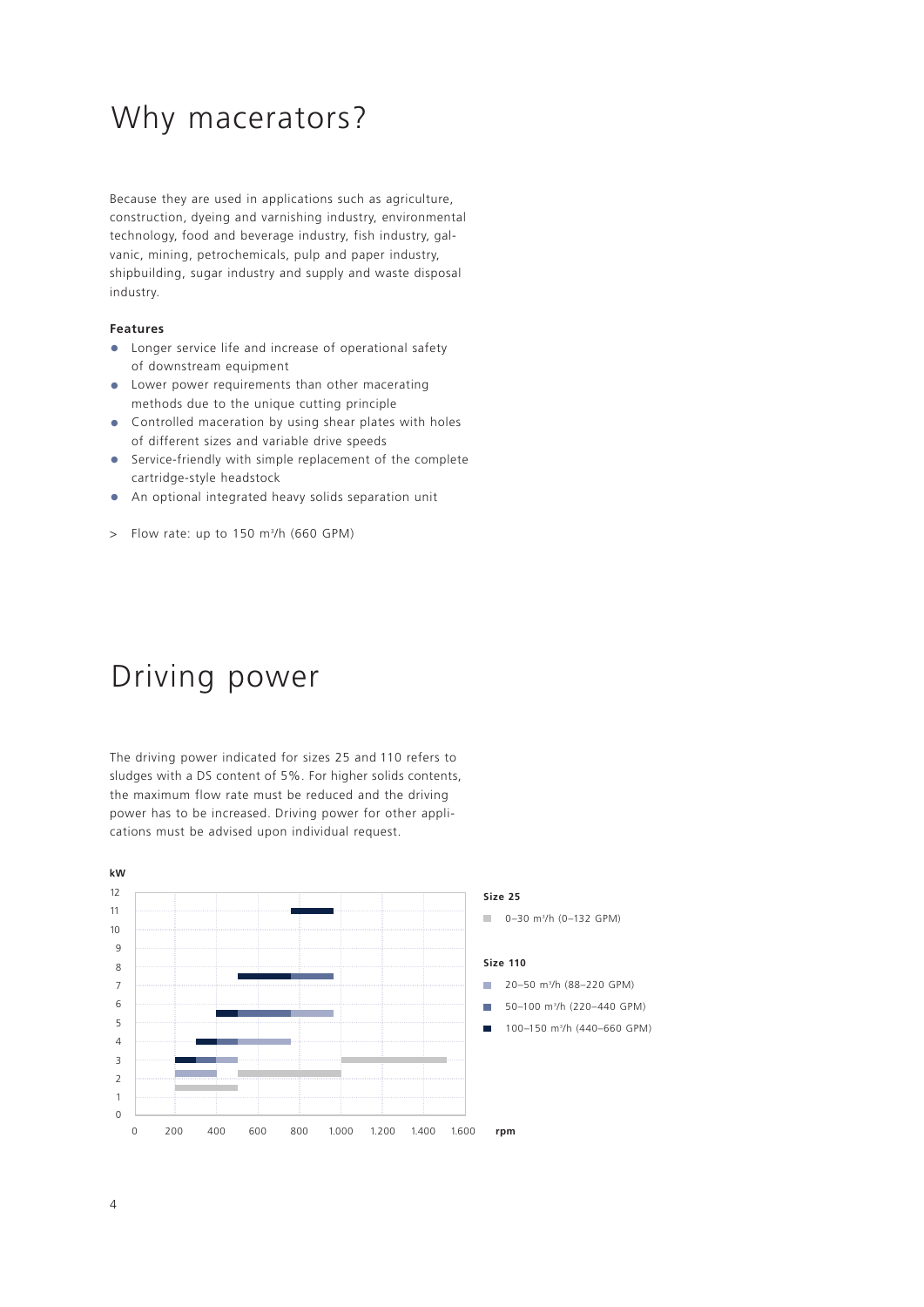# Overview of ranges

The integral solids separator is unique to the range I. It is **Range I,** Inline Design installed in horizontal pipe work and directly connected to a seepex pump. Product feed is possible from three different directions.

At ~5% solids, the size 25 is suitable for flow rates up to 30 m3 /h (132 GPM) and the size 110 can handle flows to 150 m3 /h (660 GPM).

The universal installation of range U is done either on a vertical pipe work or a supply tank, which is directly connected to a seepex pump.

**Range U,** Universal Design with solids separator \_\_

At ~5% solids, the size 25 is suitable for flow rates up to 30 m3 /h (132 GPM) and the size 110 can handle flows to 150 m3 /h (660 GPM).